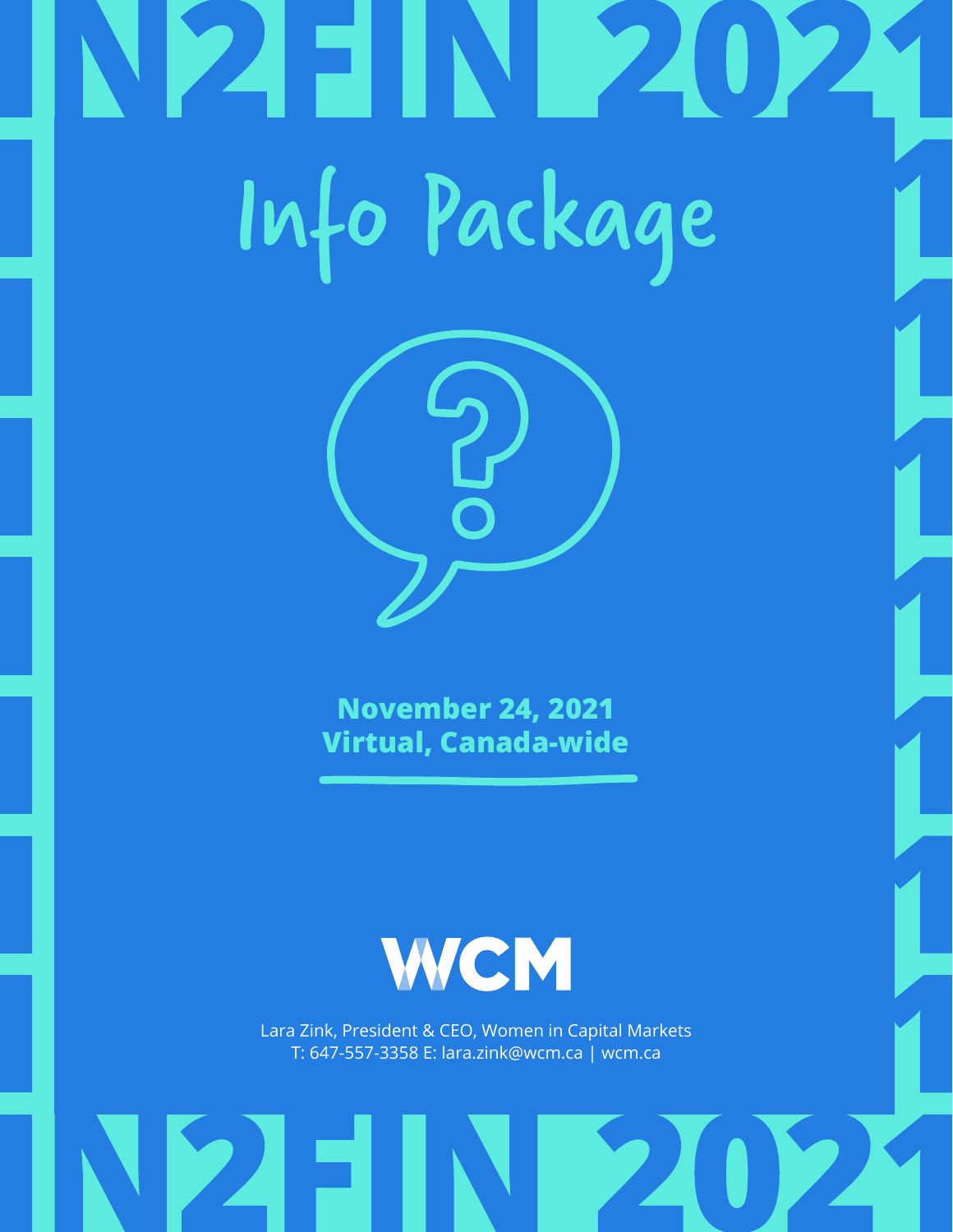## 1- About WCM's In2Fin

This year, WCM SheBiz is rebranding to In2Fin! This rebranding is a modernization of the SheBiz brand to reflect a more inclusive, welcoming event that is open to high school students of all gender identities. It is also an expression of the many options available to students in the finance industry encompassing not only capital markets, but wealth management, and fintech too.

Now in its tenth year, WCM's high school event continues to experience overwhelming demand. Since the event's inception in 2012, WCM has reached **7000+ students** and has hosted the event in **Toronto, Calgary, Montreal, Vancouver, and Victoria**. Our 2020 virtual event welcomed **over 1400 high school students and teacher registrants** from across the country.

**Statistics Canada reports that female high school students receive better high school grades in science, technology, engineering and math (STEM) than their male peers, but females are less likely to enroll in STEM programs in university than their male counterparts. This is also true for students who identify as Black, Indigenous or People of Colour (BIPOC) where representation of Black STEM workers is considerably lower than their representation in the Canadian population.** 

**[A Gender Analysis of the Occupational](https://www150.statcan.gc.ca/
n1/pub/11f0019m/11f0019m2019017-eng.htm)  [Pathways of STEM Graduates in Canada](https://www150.statcan.gc.ca/
n1/pub/11f0019m/11f0019m2019017-eng.htm)**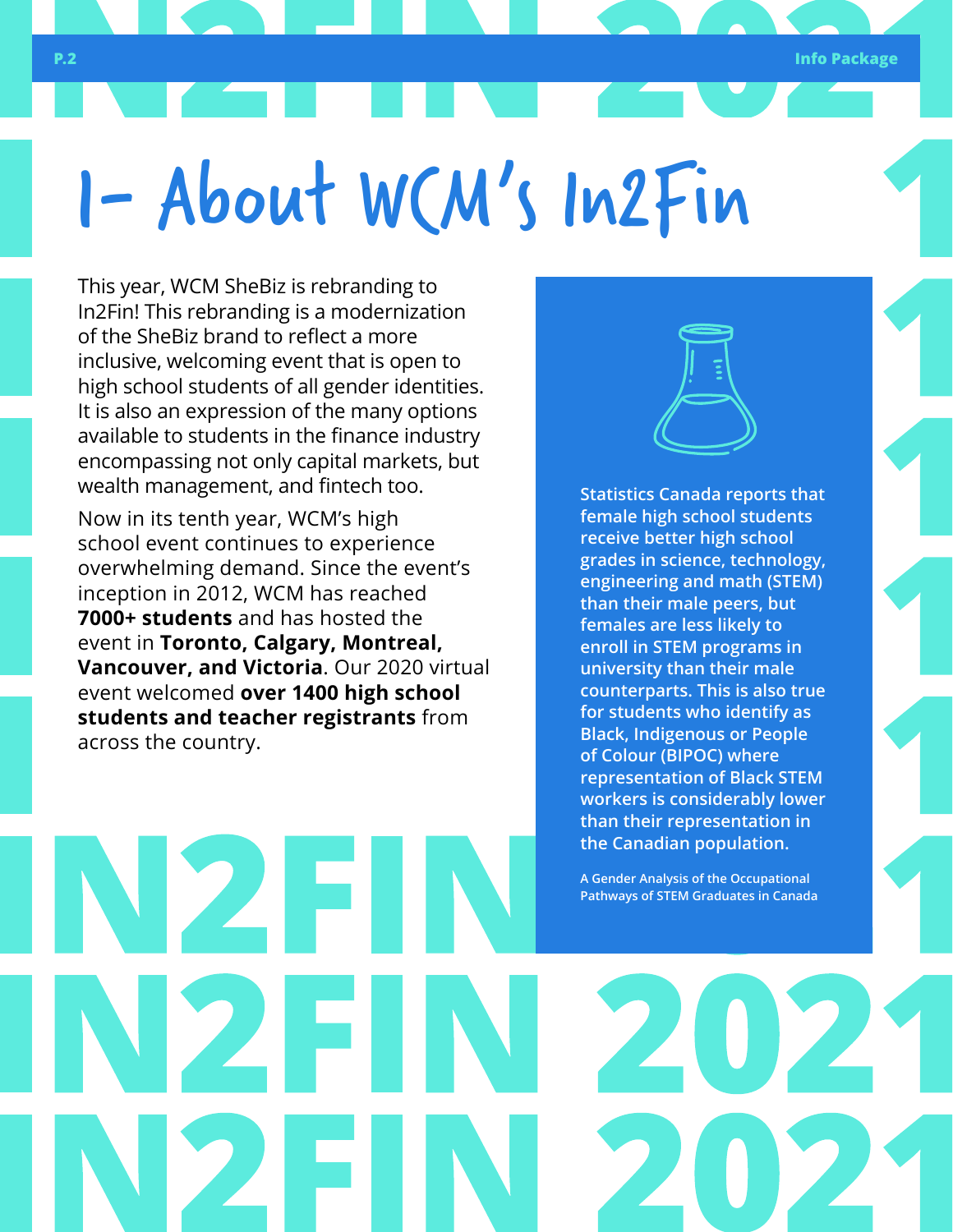## 2- Why attend In2Fin?

WCM's In2Fin shows students the impactful career opportunities available to them in finance and STEM. Here is what past attendees have shared about the value of the event:

**My favorite part is the quality of the speakers. They are really engaging and inspiring.**

Victoire, Grade 10

**Hearing from inspiring and interesting women along with the networking and learning opportunities [are] my favorite part of Shebiz.** Amadore, Grade 12

**The information I received during the SheBiz 2020 conference was so helpful in terms of my future. I've learned so much advice in regards to high school students and what courses and opportunities I should take or look out for. I've learnt how to navigate my interests in business and leverage those skills. I've learnt about the different opportunities and sources a university student can look out for to help guide their careers as well.**

Giselle, Grade 12

### **In2Fin's Goals**

**Educates high school students about the rewarding careers in finance and STEM**

**Inspires students to enroll in the necessary STEM courses required for post-secondary education**

**Provides students with the opportunity to learn about the impact of a career in finance and STEM and meet industry professionals**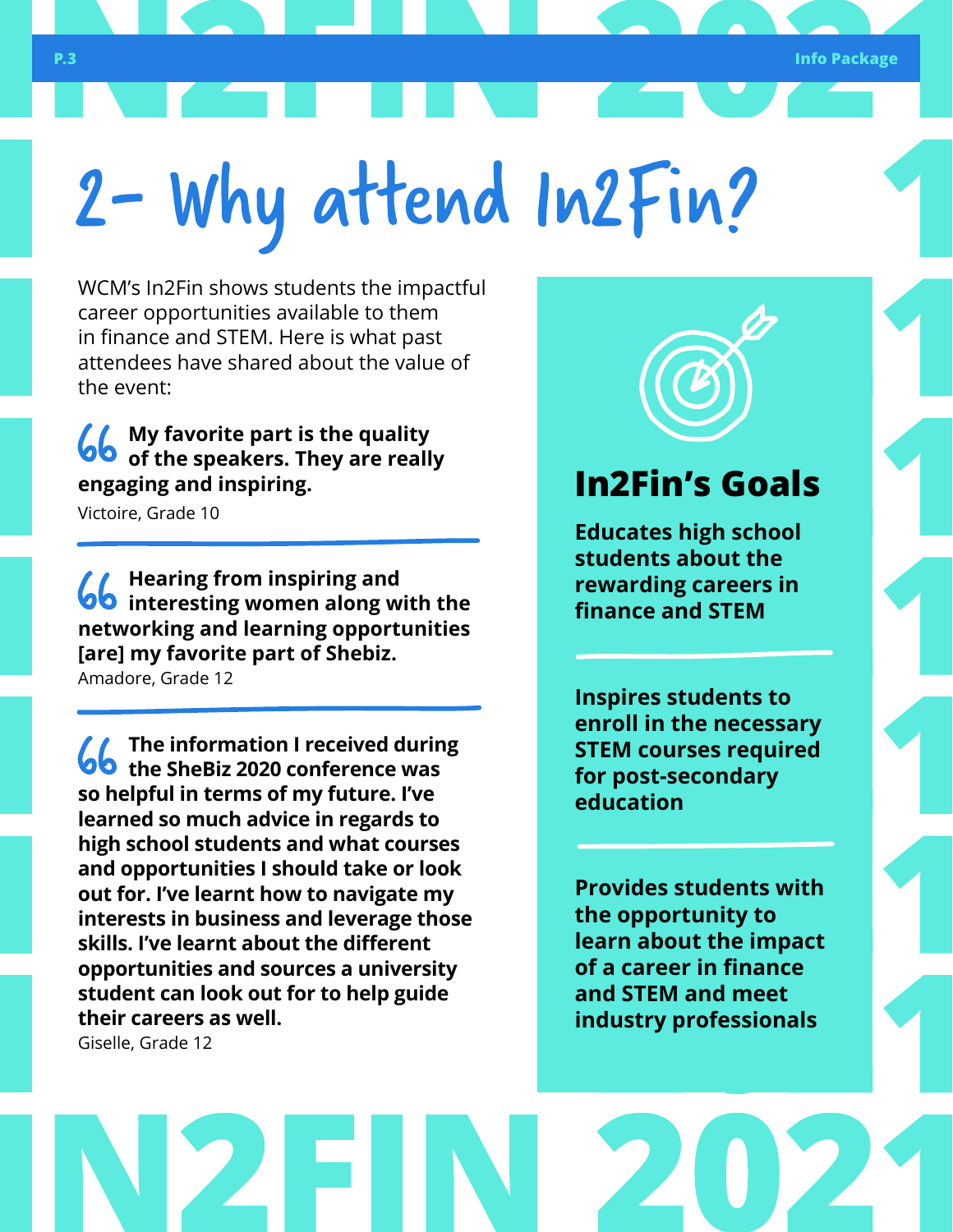**P.4 Info Package**

202

202

202

202

202

202

0 P.

2

## 2- Program

### **November 24, 2021 | 12-3pm EST**

| 12:00-12:10   | <b>Welcome from WCM</b>                                                  |
|---------------|--------------------------------------------------------------------------|
| 12:10-12:20   | <b>Keynote by Presenting Sponsor</b>                                     |
| 12:20-1:00    | <b>Studying Business and STEM 101</b><br><b>University Student Panel</b> |
| $1:00 - 1:10$ | <b>Break</b>                                                             |
| $1:10 - 1:40$ | <b>Hacker Gal Session</b>                                                |
|               |                                                                          |
| $1:40 - 1:50$ | <b>Break</b>                                                             |
| $1:50 - 2:30$ | Do I need to do Co-op?<br><b>Campus Recruitment Panel</b>                |
| 2:30-2:40     | <b>Break</b>                                                             |
| $2:40 - 3:10$ | Let's answer your questions!                                             |

N 2 F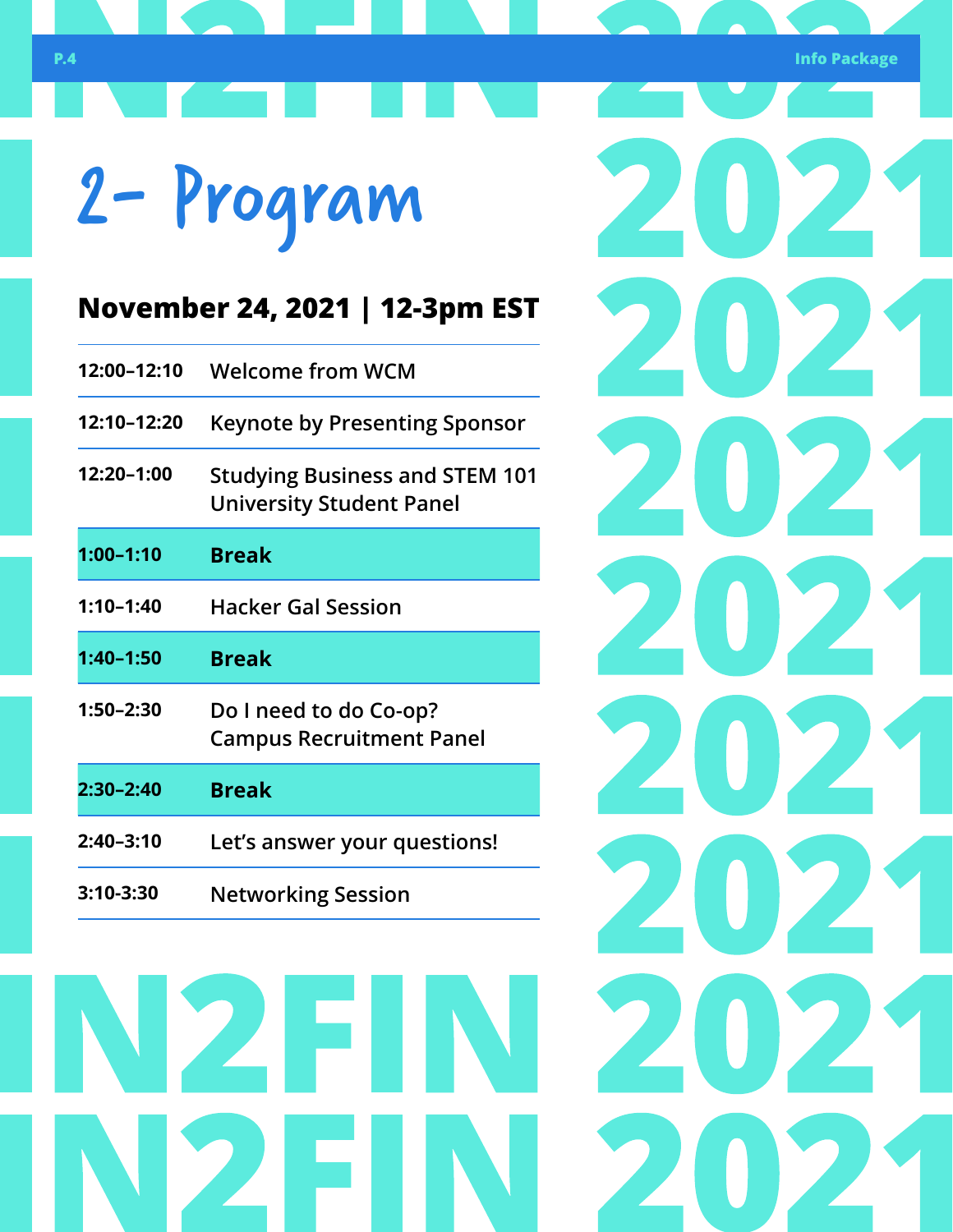## 4- How to attend In2Fin?

**In2Fin is a free half day event for diverse high school students showcasing pathways to careers in finance and STEM.**

### **November 24, 2021 Virtual, Canada-wide**

As a virtual event, the WCM In2Fin registration process is fully online. This year's event is open to high school students of all gender identities!

Invite or share the event link with high school students that may be interested in attending the event. Once you register, you will receive all updates regarding In2Fin and next steps to access the virtual event closer to the day of the event.



### **ONLINE REGISTRATION**

Registration opens from October 2 until November 23, 2021!

**SIGN UP HERE**

**Note: Sign up link needed**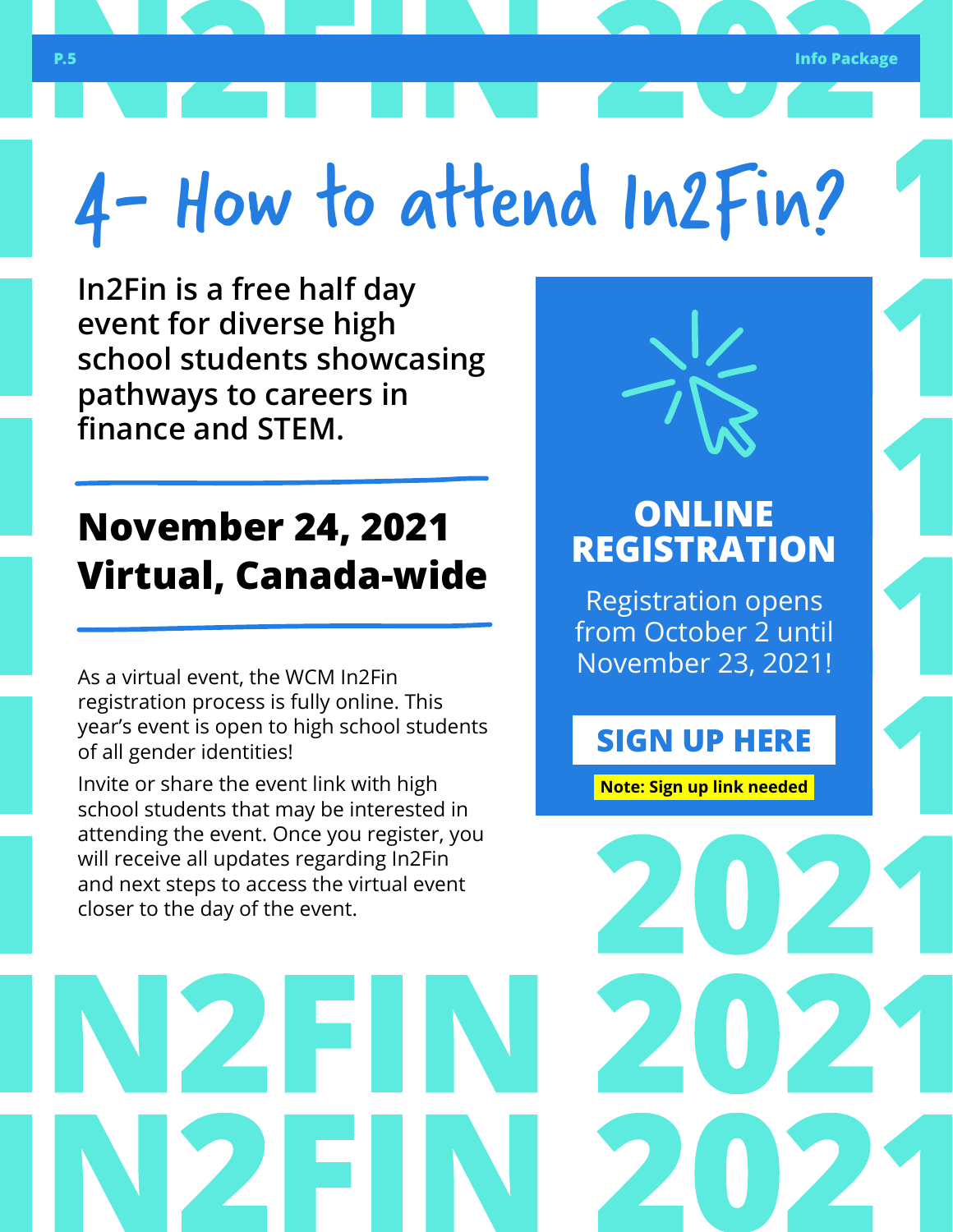**P.6 Info Package** 5- About WCM

WCM is a not-for-profit organization founded in 1995. Our initiatives aim to amplify diverse talent, build the industry's equity literacy, and unite firms to drive change on an industry-level. We do this through advocacy, research, programming and recruitment.

Our partners include the major Canadian bank-owned dealers, independent and foreign dealers, asset managers, insurance firms, major pension plans, and advisory firms. Our community of 3,500 professional and student members makes WCM the largest network of professionals in Canadian finance who have come together to vote for increased equity, diversity and inclusion, and our initiatives have impacted the careers of countless students and professionals across the country.

**Support our movement towards equity and diversity in finance by joining WCM: [wcm.ca/join](https://wcm.ca/join)**